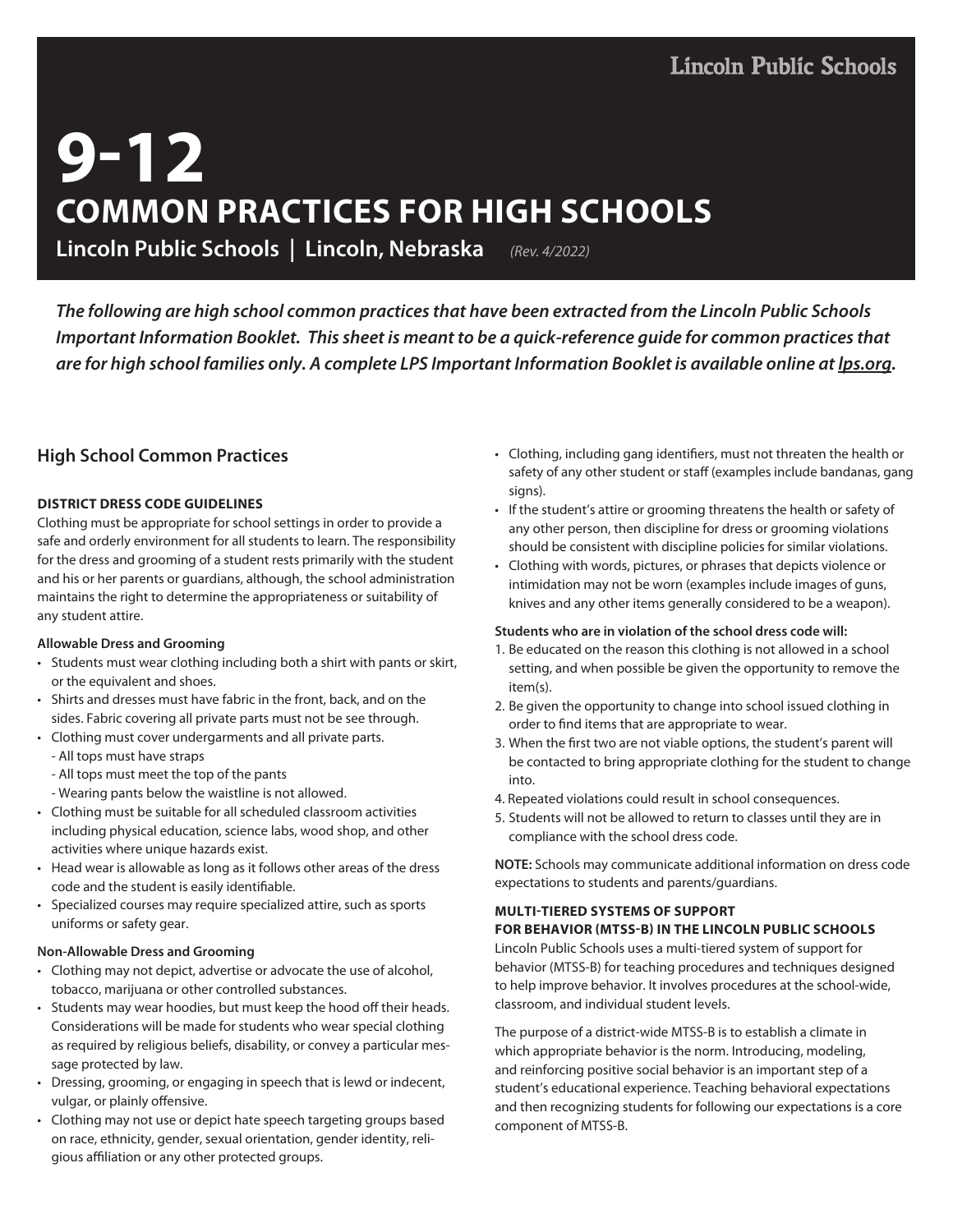#### **SCHOOL COMMUNITY INTERVENTION PROGRAM (SCIP)**

SCIP is a student assistance program that works with families, schools and the community to support student behavioral, mental and emotional health. When schools, parents and the community build a collaborative relationship of support around students, they are more capable of reaching their full potential. SCIP can assist parents in identifying behaviors or concerns that may be interfering in a student's ability to learn, seek solutions, and explore options, which will increase student's opportunities to be successful in school. In addition to inschool supports, SCIP collaborates with community behavioral health agencies to offer another layer of support to students and families. To refer your student to SCIP or to find out more about the program please contact your school's SCIP Team Leader or the Lincoln/Lancaster County SCIP Coordinator at

402-327-6841.

#### **HIGH SCHOOL OPEN/CLOSED CAMPUS**

Only 11th and 12th graders may leave school during lunch. If you have special concerns about your child leaving during lunch, please visit with an administrator at your school. Below is the Board Regulation related to open/closed campus.

**Regulation 5511.1 STUDENTS Open and Closed Campus** 

*Elementary and middle school students are not allowed to leave the campus at any time during the school day without the permission of the building administrator and unless arrangements have been made by a student's parent(s) or guardian to go home for lunch. This arrangement will be permitted only with the permission of the building administrator and if a parent or designated adult is home during the time the student is home for lunch and only if the student is not tardy returning to afternoon classes.* 

*High school students are not allowed to leave campus at any time during the school day without permission of the building administrator. Students in grades 11 and 12 may leave the campus for lunch, provided school rules are followed and the student is not tardy in returning to afternoon classes.*

## **LPS Best Practices for Communicating Grades**

**In LPS, our goal is to effectively and consistently communicate academic progress with students and parents/guardians. In order to meet this goal, LPS developed these guidelines for calculating, entering, and communicating grades. These guidelines are meant to help students and parents/guardians interpret student grades in useful ways.** 

Lincoln Public Schools will post and notify you about your child's report card in ParentVue after the conclusion of each quarter. The school will continue to print a report card for families without ParentVUE or for those who request it from the school office.

Teachers, school administrators, and district curriculum specialists work together to determine how to grade and communicate students' learning. This document describes grading practices that are common (standardized) across instruction in Lincoln Public Schools. Curriculum specialists and others may provide more specific advice for teachers in other documents (i.e., curriculum specialists provide grading templates for teachers in each curriculum area via Synergy gradebook). Ultimately, teachers design classroom assessment systems to do two things:

- Emphasize the importance of practice and using feedback (formative assessment processes), and
- Provide grades that clearly communicate student achievement on LPS content/skill standards (summative assessment processes). Teachers work to ensure that grades clearly communicate academic achievement and minimize the impact of other factors, such as student behavior/compliance.

The goal of this document is to describe grading practices that are consistent across all classrooms. More detailed information about grading practices can be found on Synergy Class Websites in ParentVue.

#### **SUMMATIVE AND FORMATIVE ASSESSMENTS**

- Summative assessments and assignments (calculated as 80% of the overall grade)
	- Summative assessments are used to evaluate student learning (assessments **OF** learning), skill acquisition, and academic achievement at the conclusion of a defined instructional period.
	- Typical examples of summative assessment processes are unit tests/exams, projects, papers, and other examples of student work showing the current level of knowledge/skills.
- Formative assessments and assignments (calculated as 20% of the overall grade)
	- Formative assessments provide ongoing and timely feedback that instructors can use to modify their teaching and students can use to improve their learning (assessments **FOR** learning). Typically, teachers use student responses on these practice opportunities to determine what needs to be clarified or re-taught and/or students use feedback from the practice opportunity to try again (student practice).
	- Typical examples of formative assessment processes are entry/exit tickets, discussions, individual practice, drafts of papers, additional practice items done at home or in class, short quizzes, and other processes that help students show their learning in anticipation of summative assessment events.